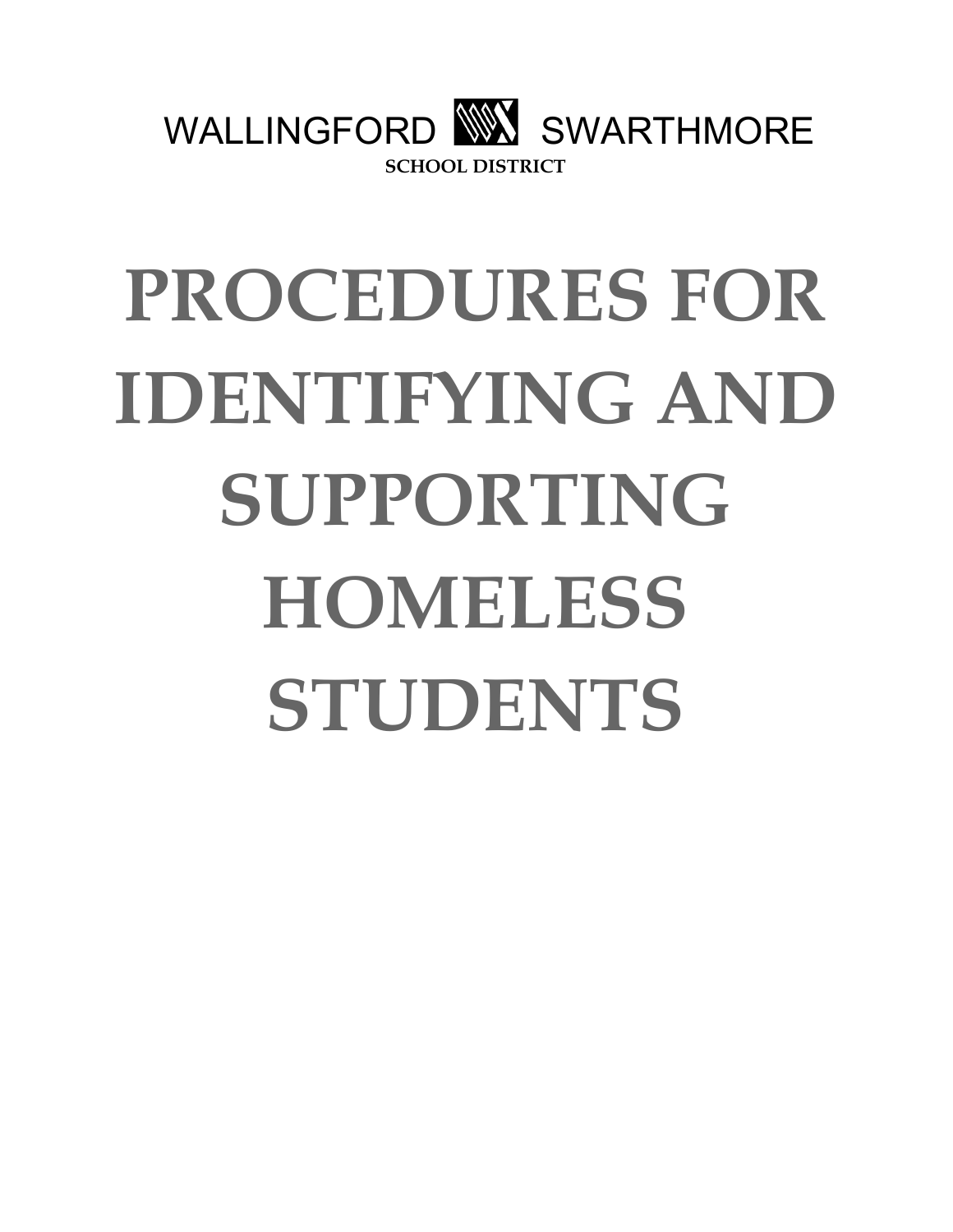# **TABLE OF CONTENTS**

| If a Student Does not Meet the Criteria for Homelessness 7 |  |
|------------------------------------------------------------|--|
|                                                            |  |
|                                                            |  |
|                                                            |  |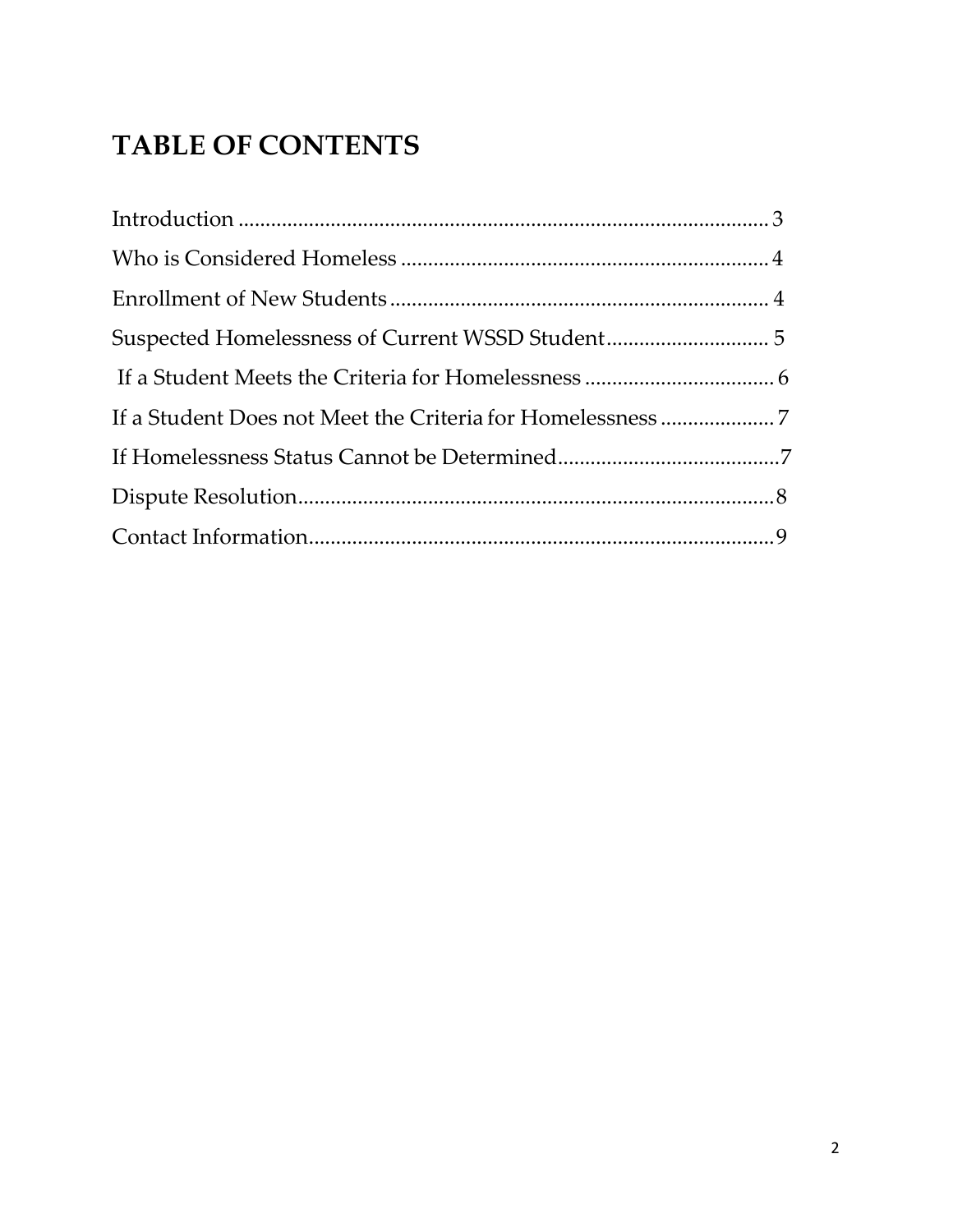# <span id="page-2-0"></span>**INTRODUCTION**

The purpose of this manual is to clarify the processes and individual roles related to identifying and supporting students experiencing homelessness.

The Education for Homeless Children and Youth (EHCY) program is authorized under Title VII-B of the McKinney-Vento Homeless Assistance Act (42 U.S.C. 11431 et seq.) (McKinney-Vento Act). The McKinney-Vento Act was originally authorized in 1987 and most recently reauthorized in 2016 by the Every Student Succeeds Act (ESSA). The McKinney-Vento Act is designed to address the challenges that homeless children and youths have faced in enrolling, attending, and succeeding in school. It ensures educational rights and protections for children and youth experiencing homelessness.

These rights and protections include:

- School stability
- School access
- Support for academic success

The McKinney-Vento Act states, "Local education agencies (LEAs) will designate an appropriate staff person as a local education agency for homeless children and youth." WSSD's Home and School Visitor serves as the Homeless Liaison for the district. The Homeless Liaison has the following responsibilities:

- Ensure that school staff are aware of these rights
- Provide public notice to homeless families (at shelters and at school)
- Facilitate access to school, community-based and transportation service.

#### **ENROLLMENT OF NEW STUDENTS**

If a student or family registers in the school district and self-identifies as homeless, or if registration staff have reason to believe a student or family may be homeless, the LEA must immediately enroll the child despite lack of records. "Enroll" and "enrollment" are defined to include attending classes and participating fully in school activities.

#### **Following Enrollment**

• The Educational Data Systems Manager will complete a referral in School Daily requesting Homeless Assessment/Supports and Services https://wssd.school-daily.com/?mb=185&hmb=EECCA5B6365D9607EE5A9D33 6962C534&gotourl=/forms/approvals.cfm?&MPR=204.13.204.162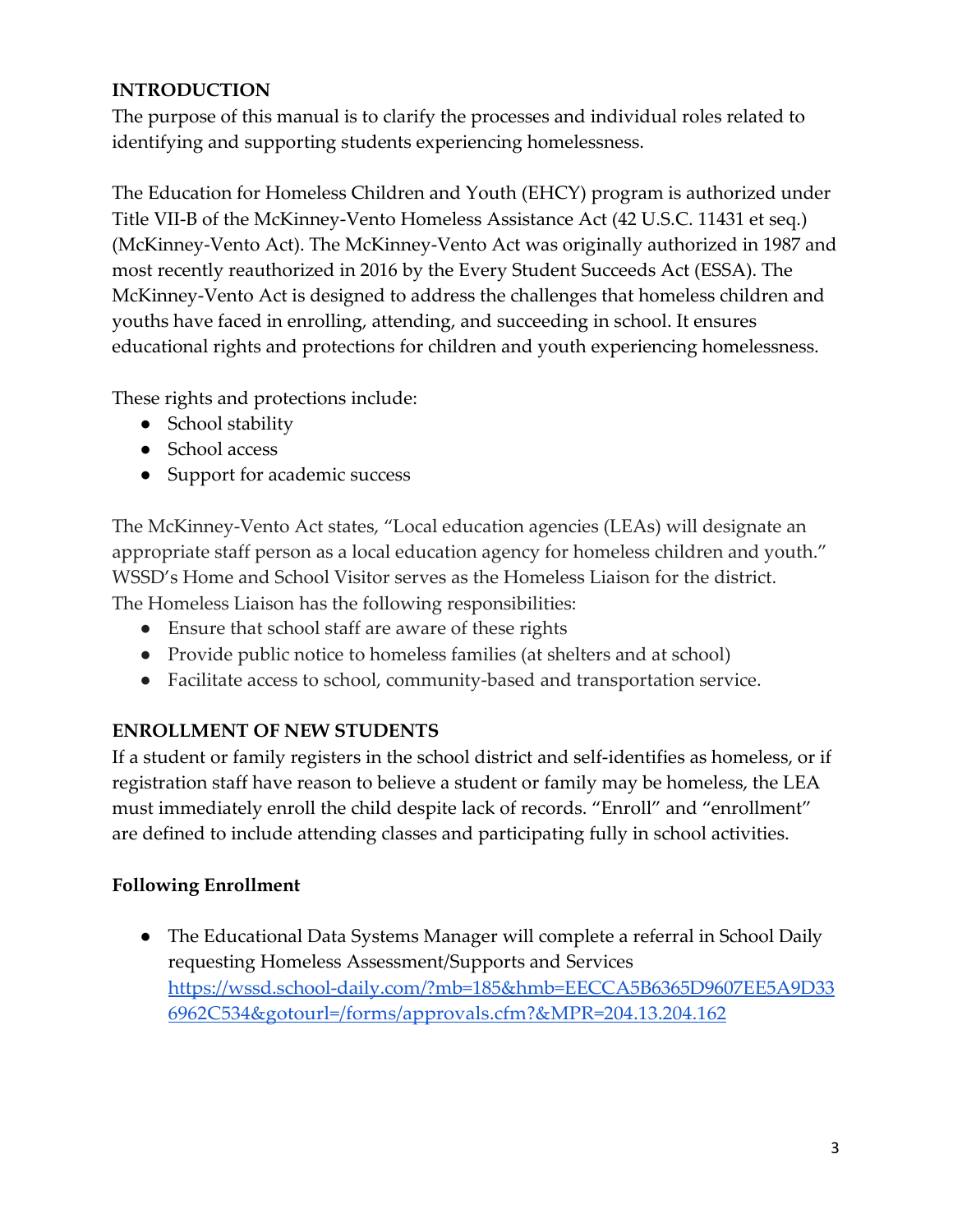## <span id="page-3-0"></span>**WHO IS CONSIDERED HOMELESS**

Children and youth who lack a fixed, regular and adequate nighttime residence can be considered homeless and are eligible for supports.

This includes students and families who are:

- Sharing housing due to loss of housing, economic hardship or similarreason
- Living in motels, hotels, trailer parks or camping grounds
- Living in emergency or transitional shelters or agencies
- Abandoned in hospitals
- Living in cars, parks, public spaces, abandoned buildings, substandard housing, bus or train stations, or a similar setting
- Migratory children: Children living in similar circumstances(above)
	- The term migratory children means children who are, or whose parent(s) are migratory agricultural workers, including migratory dairy workers, or migratory fishermen, and who have moved from one school district to another in the preceding 36 months, in order to obtain temporary or seasonal employment in agricultural or fishing work
- Unaccompanied children and youth (not in the physical custody of a parent or guardian)
	- $\circ$  Children and youth who have run away, been thrown out of their home, been abandoned, or separated from their parent for any other reason (abuse)
	- Living in a public or private place not designed for or ordinarily used as regular sleeping accommodations for human beings

#### <span id="page-3-1"></span>**ENROLLMENT OF NEW STUDENTS**

If a student or family registers in the school district and self-identifies as homeless, or if registration staff have reason to believe a student or family may be homeless, the LEA must immediately enroll the child despite lack of records. "Enroll" and "enrollment" are defined to include attending classes and participating fully in school activities.

#### **Following Enrollment**

● The Educational Data Systems Manager will complete a referral in School Daily requesting Homeless Assessment/Supports and Services https://wssd.school-daily.com/?mb=185&hmb=EECCA5B6365D9607EE5A9D33 6962C534&gotourl=/forms/approvals.cfm?&MPR=204.13.204.162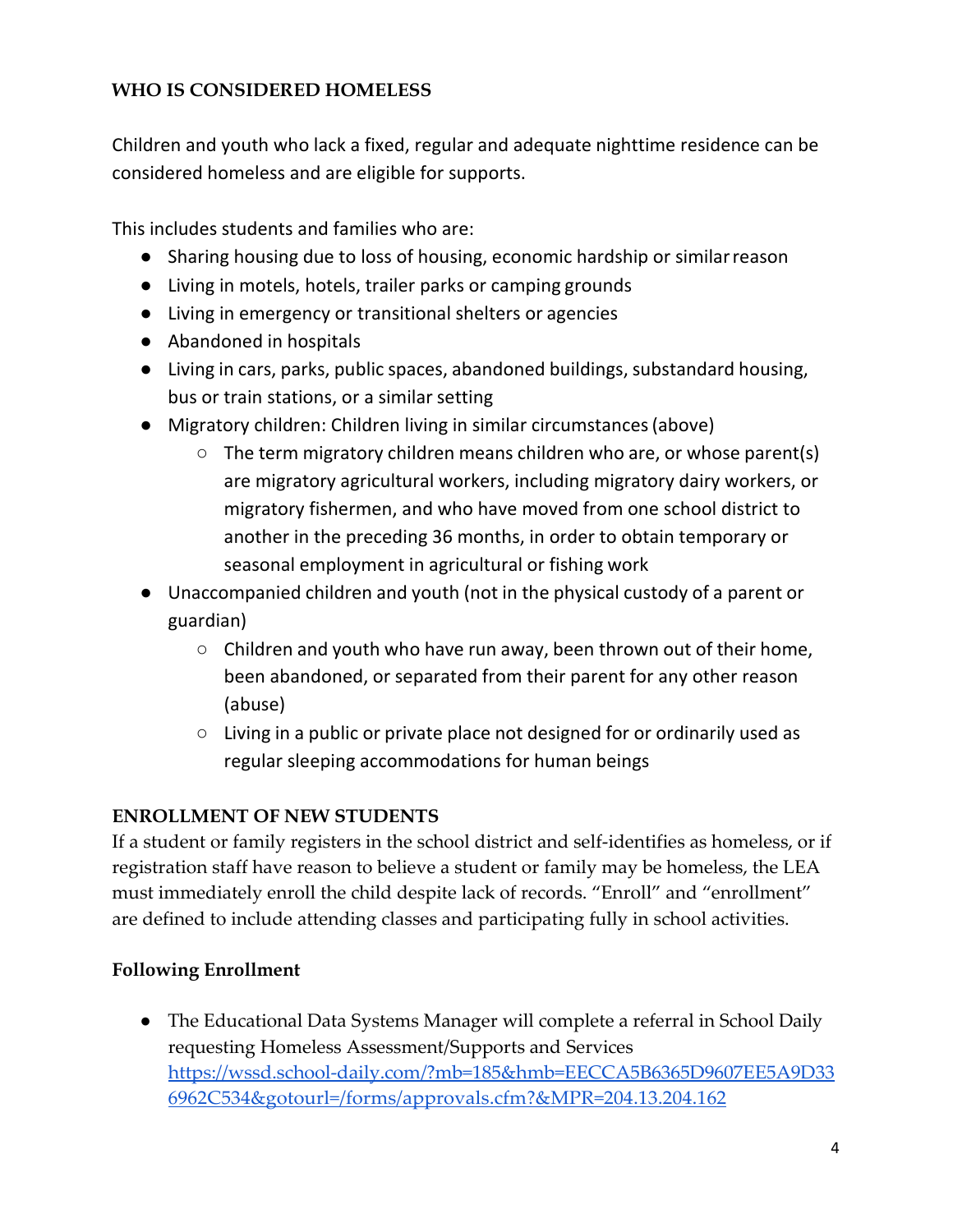#### <span id="page-4-0"></span>**SUSPECTED HOMELESSNESS OF CURRENT WSSD STUDENT**

- Staff members, families, and community-based agencies should contact the student's School Counselor immediately if they know that a student has become homeless or suspect that there is housing instability.
- The School Counselor will gather additional information and if homelessness or housing instability is confirmed a referral in School Daily requesting Homeless Assessment/Supports and Services must be completed.

https://wssd.school-daily.com/?mb=185&hmb=EECCA5B6365D9607EE5A9D33 6962C534&gotourl=/forms/approvals.cfm?&MPR=204.13.204.162

- The Director of Student Services who oversees Homelessness will review the referral
	- o If the referral is denied, there may be a request for additional data
- Once the referral is approved, it will be assigned to the Homeless Liaison, or designee
- The Homeless Liaison will contact the family to gather additional information
	- o Conduct a home visit
	- o Complete the WSSD Housing Assessment
	- o Attach the completed Housing Assessment to clinical notes in School Daily
- After gathering all available information, the Homeless Liaison may consult with the Director of Student Services to make an official determination of the homeless status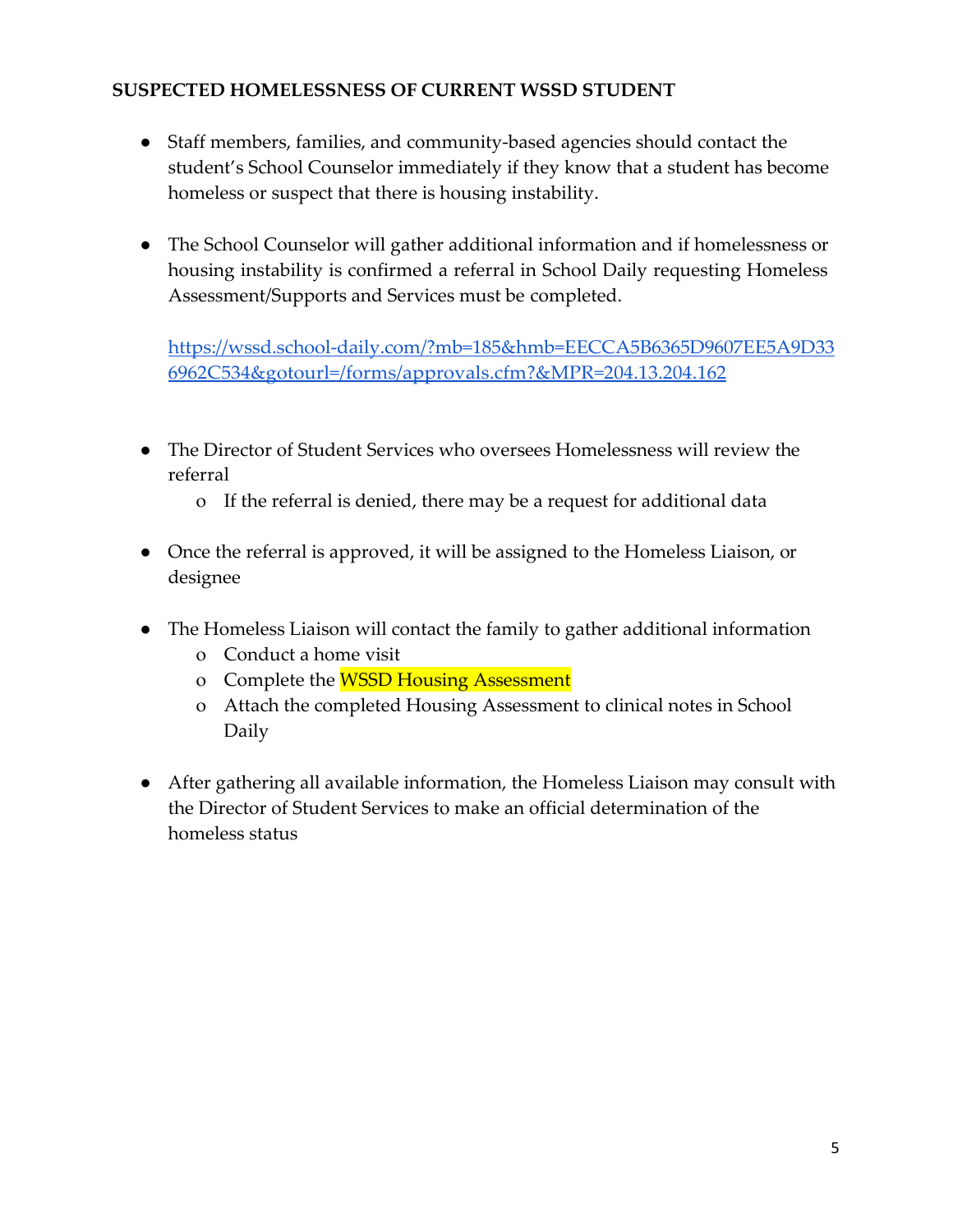#### <span id="page-5-0"></span>**IF A STUDENT MEETS THE CRITERIA FOR HOMELESSNESS**

- The Homeless Liaison will notify the School Administrator and School Counselor of the student's change of status via email
- The Homeless Liaison will update the **WSSD Ongoing Homeless Data file**
- [https://docs.google.com/spreadsheets/d/1-qIzZ7fG1oavpHRL2I4yEJnN4\\_dM1](https://docs.google.com/spreadsheets/d/1-qIzZ7fG1oavpHRL2I4yEJnN4_dM1bBkL1gZ59vTBvI/edit#gid%3D0) [bBkL1gZ59vTBvI/edit#gid=0](https://docs.google.com/spreadsheets/d/1-qIzZ7fG1oavpHRL2I4yEJnN4_dM1bBkL1gZ59vTBvI/edit#gid%3D0)
- The Homeless Liaison will notify the Educational Data Systems Manager and the Business Office of the addition or change to the WSSD Ongoing Homeless Data file via email. The Director of Student Services and the Assistant to the Superintendent will be copied in the email
	- o The Educational Data Systems Manager will indicate homeless status and change of address in the SIS and contact the Supervisor of Transportation or a designee in order to arrange transportation.
	- o When transportation has been arranged, the Supervisor of Transportation or designee will email the Homeless Liaison of the outcome. The email will be copied to the Director of Student Services, the Educational Data Systems Manager and the Assistant to the Superintendent
	- o The Business Office will set up free lunch services
- The Homeless Liaison will enter the required information into the ECYEH Database
- The Homeless Liaison will work with the family and any other supporting agencies to develop the **WSSD Housing Improvement Plan** 
	- o Provide the parent/guardian with a copy of the WSSD Housing Improvement Plan
	- o Attach the completed WSSD Housing Improvement plan to the clinical notes in School Daily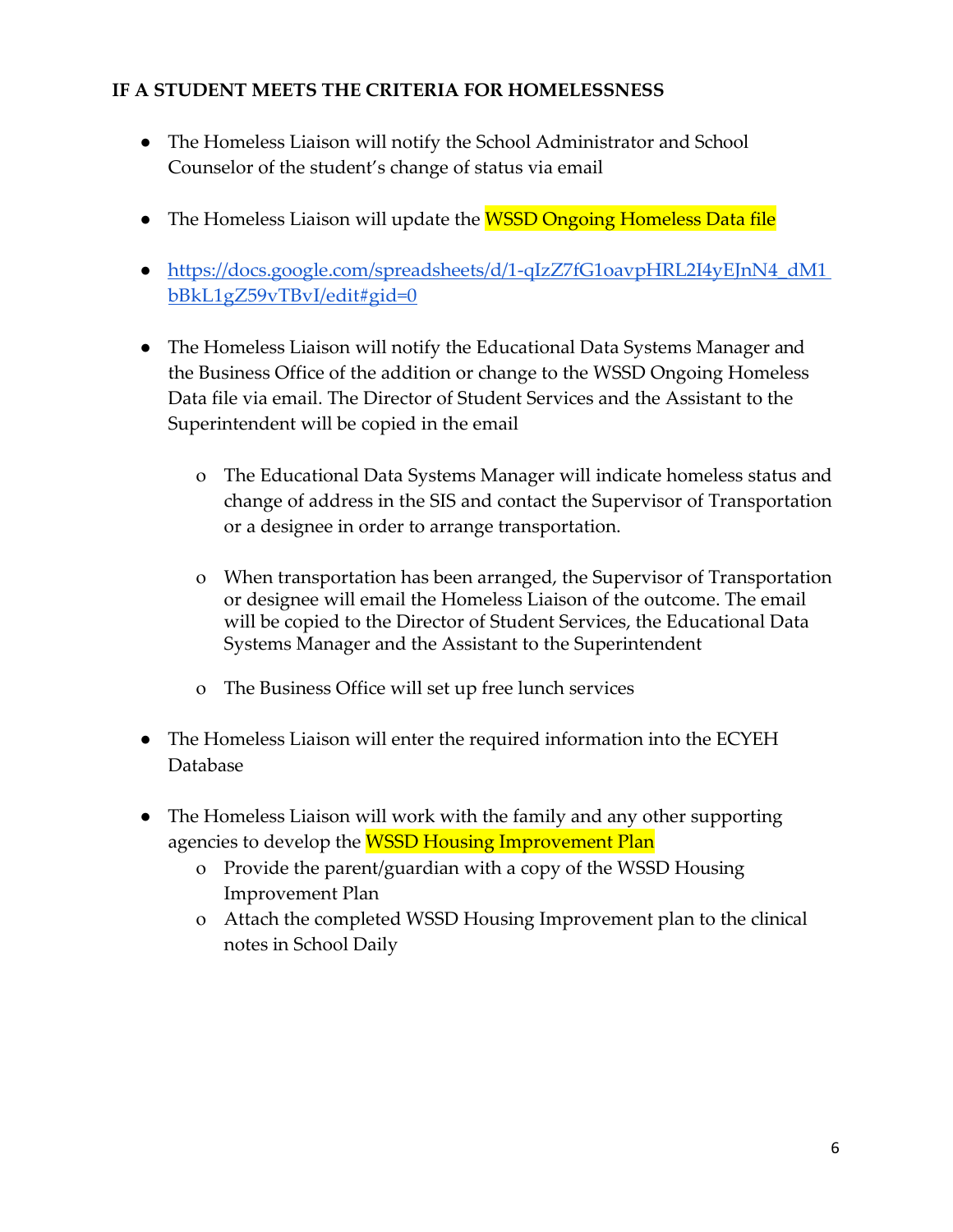- The Homeless Liaison will make quarterly home visits to each family listed in the WSSD Ongoing Data file and update the WSSD Housing Improvement Plan if appropriate
	- Provide the parent/guardian with an updated copy of the WSSD Housing Improvement Plan
	- Attach updated WSSD Housing Improvement Plan to clinical notes in School Daily
- The Homeless Liaison will maintain contact and coordinate services among school-based staff and community-based agencies, contacting the PA Regional Homeless Coordinator when necessary

# **IF STUDENT DOES NOT MEET THE CRITERIA FOR HOMELESSNESS**

- The Homeless Liaison will notify the School Administrator and School Counselor of the student's status via email
- The Homeless Liaison will notify the Educational Data Systems Manager if the WSSD Housing Assessment indicates the family has a fixed, regular and adequate nighttime residence within another district.
	- The Educational Data Systems Manager will withdraw the student in the SIS and notify the parent of the withdrawal

#### **OR**

- The Homeless Liaison will notify the Educational Data Systems Manager if the WSSD Housing Assessment indicates the family has a fixed, regular and adequate nighttime residence within WSSD boundaries
	- The Educational Data Systems Manager will update the address in the SIS

#### **IF HOMELESS STATUS CANNOT BE DETERMINED**

- The Homeless Liaison will contact the Educational Data Systems Manager via phone and email
	- The Educational Data Systems Manager will request updated residency information from the family and then assign the district Private Investigator if necessary
	- The Educational Data Systems Manager will contact the private investigator via email and will copy the Director of Student Services and the Assistant to the Superintendent
- The Homeless Liaison will collaborate with the Director of Student Services to determine next steps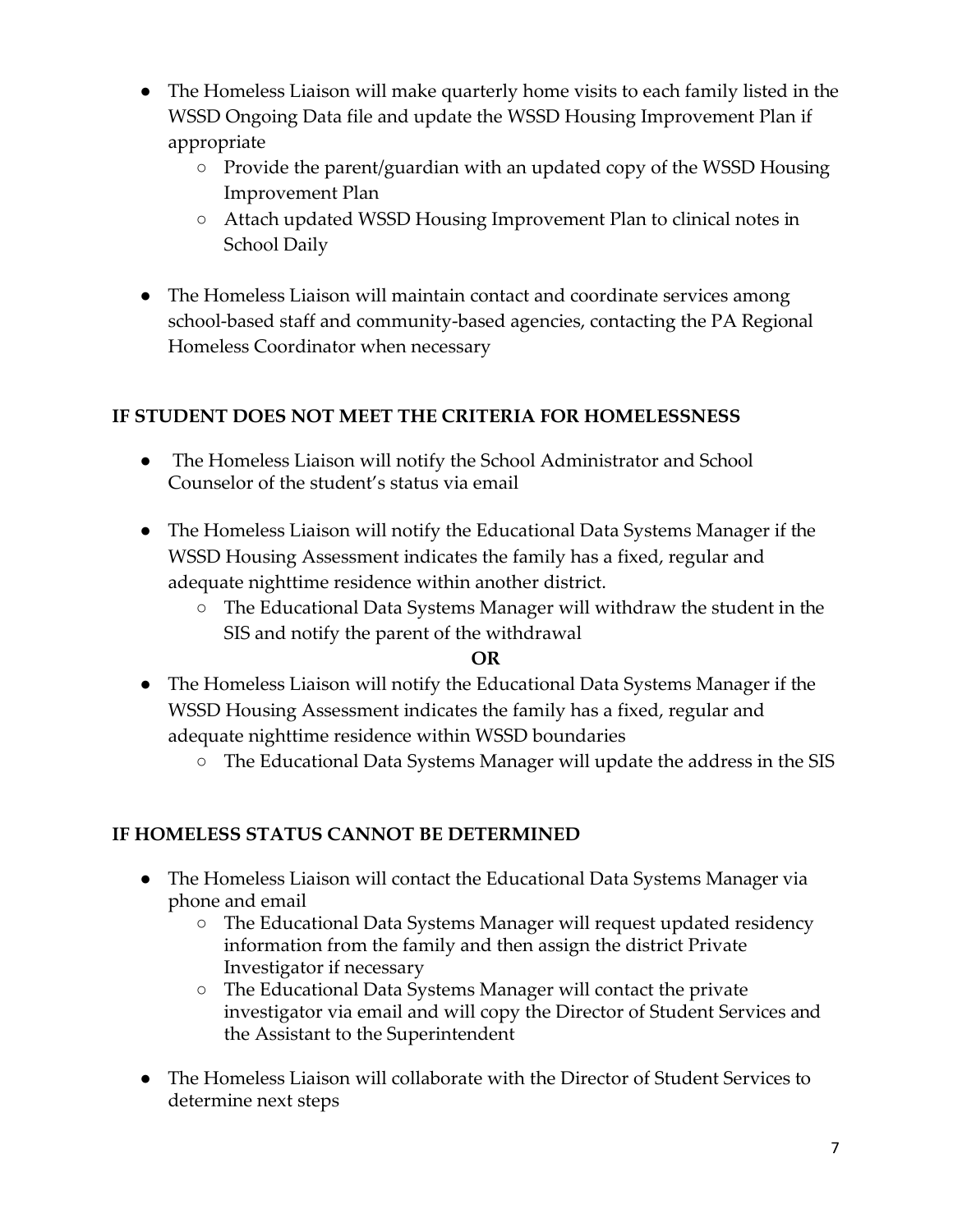#### <span id="page-7-0"></span>**DISPUTE RESOLUTION**

Every district is required to have a prompt resolution process for disputes regarding the educational placement of homeless children

- The Homeless Liaison will provide written notice to families concerning school selection and enrollment decisions and provide enrollment in the school of choice while a dispute is being resolved
	- This written notice should be attached to the clinical notes on School Daily
- The Homeless Liaison will provide a written disposition to family within 20 business days of receiving the referral on School Daily explaining basis for the decision
	- The Director of Student Services, The Education Data Systems Manager, the Assistant to the Superintendent and the PA Regional Coordinator should be copied on the written notice
	- This written notice should be attached to the clinical notes on School Daily
- The Homeless Liaison will advise parents/guardians of their right to appeal if the parent/guardian is dissatisfied with the LEA's decision
	- The family may file a complaint or appeal with a McKinney-Vento Site or PA Regional Coordinator or State Coordinator
	- The State Coordinator may assist in the mediation of disputes directly and may also invite those involved to have the dispute mediated at any time in the process